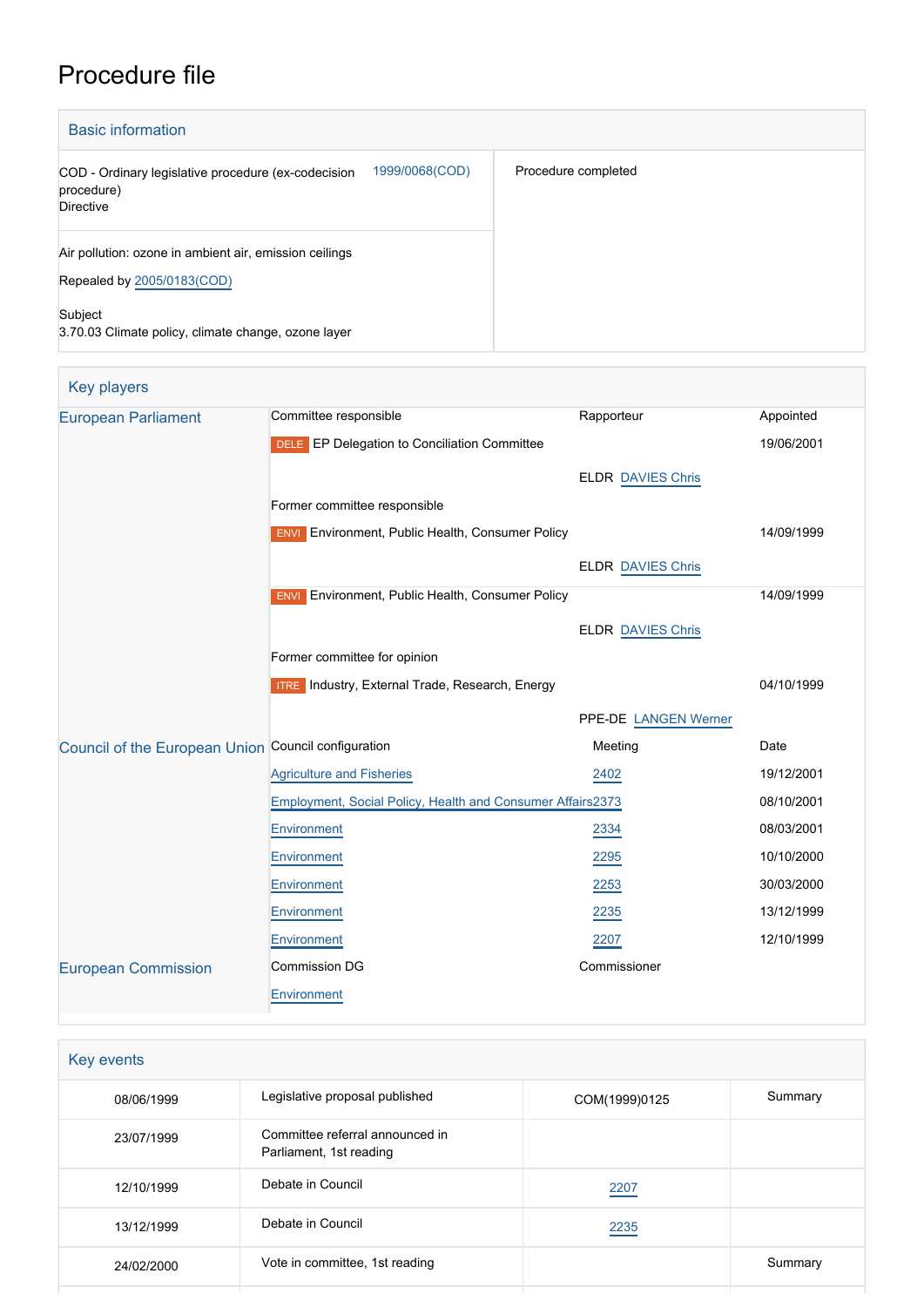| 23/02/2000 | Committee report tabled for plenary, 1st<br>reading         | A5-0062/2000  |         |
|------------|-------------------------------------------------------------|---------------|---------|
| 14/03/2000 | Debate in Parliament                                        | T,            |         |
| 15/03/2000 | Decision by Parliament, 1st reading                         | T5-0101/2000  | Summary |
| 30/03/2000 | Debate in Council                                           | 2253          |         |
| 30/03/2000 | Debate in Council                                           | 2253          |         |
| 01/10/2000 | Modified legislative proposal published                     | COM(2000)0613 | Summary |
| 07/03/2001 | Council position published                                  | 13114/1/2000  | Summary |
| 14/03/2001 | Committee referral announced in<br>Parliament, 2nd reading  |               |         |
| 28/05/2001 | Vote in committee, 2nd reading                              |               | Summary |
| 27/05/2001 | Committee recommendation tabled for<br>plenary, 2nd reading | A5-0187/2001  |         |
| 12/06/2001 | Debate in Parliament                                        | T.            |         |
| 13/06/2001 | Decision by Parliament, 2nd reading                         | T5-0321/2001  | Summary |
| 08/10/2001 | Parliament's amendments rejected by<br>Council              |               |         |
| 22/10/2001 | Report tabled for plenary, 3rd reading                      | A5-0454/2001  |         |
| 22/11/2001 | Formal meeting of Conciliation<br>Committee                 |               |         |
| 22/11/2001 | Final decision by Conciliation Committee                    |               | Summary |
| 21/11/2001 | Joint text approved by Conciliation<br>Committee co-chairs  | 3658/2001     |         |
| 19/12/2001 | Decision by Council, 3rd reading                            |               |         |
| 17/01/2002 | Decision by Parliament, 3rd reading                         | T5-0006/2002  | Summary |
| 12/02/2002 | Final act signed                                            |               |         |
| 12/02/2002 | End of procedure in Parliament                              |               |         |
| 09/03/2002 | Final act published in Official Journal                     |               |         |

| Procedure reference        | 1999/0068(COD)                                                 |
|----------------------------|----------------------------------------------------------------|
| Procedure type             | COD - Ordinary legislative procedure (ex-codecision procedure) |
| Procedure subtype          | Legislation                                                    |
| Legislative instrument     | Directive                                                      |
|                            | Repealed by 2005/0183(COD)                                     |
| Legal basis                | EC Treaty (after Amsterdam) EC 175-p1                          |
| Stage reached in procedure | Procedure completed                                            |
| Committee dossier          | CODE/5/14846                                                   |
|                            |                                                                |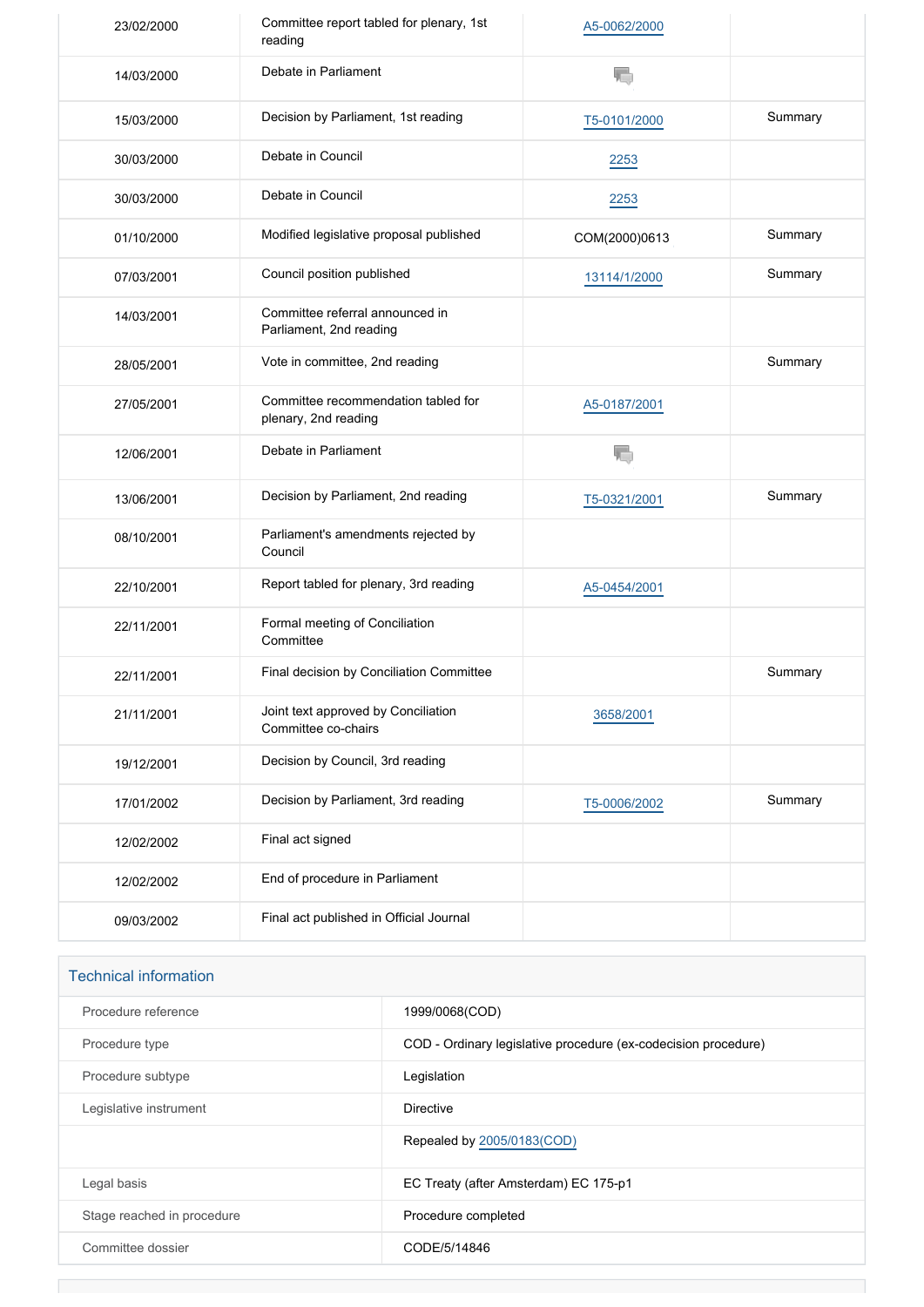### Documentation gateway

| Legislative proposal                                                                            |             | COM(1999)0125                                          | 09/06/1999 | EC            | Summary |
|-------------------------------------------------------------------------------------------------|-------------|--------------------------------------------------------|------------|---------------|---------|
| Document attached to the procedure                                                              |             | SEC(1999)2004                                          | 29/11/1999 | EC            |         |
| Economic and Social Committee:<br>opinion, report                                               |             | CES1118/1999<br>OJ C 051 23.02.2000, p. 0011           | 08/12/1999 | <b>ESC</b>    |         |
| Committee draft report                                                                          |             | PE231.755                                              | 04/01/2000 | EP            |         |
| Committee opinion                                                                               | <b>ITRE</b> | PE231.707/DEF                                          | 11/02/2000 | EP            |         |
| Committee report tabled for plenary, 1st<br>reading/single reading                              |             | A5-0062/2000<br>OJ C 377 29.12.2000, p. 0005           | 24/02/2000 | EP            |         |
| Text adopted by Parliament, 1st<br>reading/single reading                                       |             | T5-0101/2000<br>OJ C 377 29.12.2000, p.<br>0047-0154   | 15/03/2000 | EP            | Summary |
| Committee of the Regions: opinion                                                               |             | CDR0358/1999<br>OJ C 317 06.11.2000, p. 0035           | 14/06/2000 | CofR          |         |
| Modified legislative proposal                                                                   |             | COM(2000)0613<br>OJ C 029 30.01.2001, p. 0291 E        | 02/10/2000 | EC            | Summary |
| Council position                                                                                |             | 13114/1/2000<br>OJ C 126 26 04 2001, p. 0001           | 08/03/2001 | <b>CSL</b>    | Summary |
| Commission communication on Council's<br>position                                               |             | SEC(2001)0384                                          | 09/03/2001 | EC            | Summary |
| Committee recommendation tabled for<br>plenary, 2nd reading                                     |             | A5-0187/2001                                           | 28/05/2001 | EP            |         |
| Committee draft report                                                                          |             | PE301.055                                              | 30/05/2001 | EP            |         |
| Text adopted by Parliament, 2nd reading                                                         |             | T5-0321/2001<br>OJ C 053 28.02.2002, p.<br>0132-0187 E | 13/06/2001 | EP            | Summary |
| Commission opinion on Parliament's<br>position at 2nd reading                                   |             | COM(2001)0476                                          | 07/08/2001 | EC            | Summary |
| Report tabled for plenary by Parliament<br>delegation to Conciliation Committee,<br>3rd reading |             | A5-0454/2001                                           | 23/10/2001 | EP            |         |
| Joint text approved by Conciliation<br>Committee co-chairs                                      |             | 3658/2001                                              | 22/11/2001 | <b>CSL/EP</b> |         |
| Text adopted by Parliament, 3rd reading                                                         |             | T5-0006/2002<br>OJ C 271 07.11.2002, p.<br>0061-0153 E | 17/01/2002 | EP            | Summary |
| Implementing legislative act                                                                    |             | 32004D0279<br>OJ L 087 25.03.2004, p.<br>0050-0059     | 19/03/2004 | EU            | Summary |

#### Additional information

European Commission **[EUR-Lex](http://ec.europa.eu/prelex/liste_resultats.cfm?CL=en&ReqId=0&DocType=COD&DocYear=1999&DocNum=0068)** 

#### Final act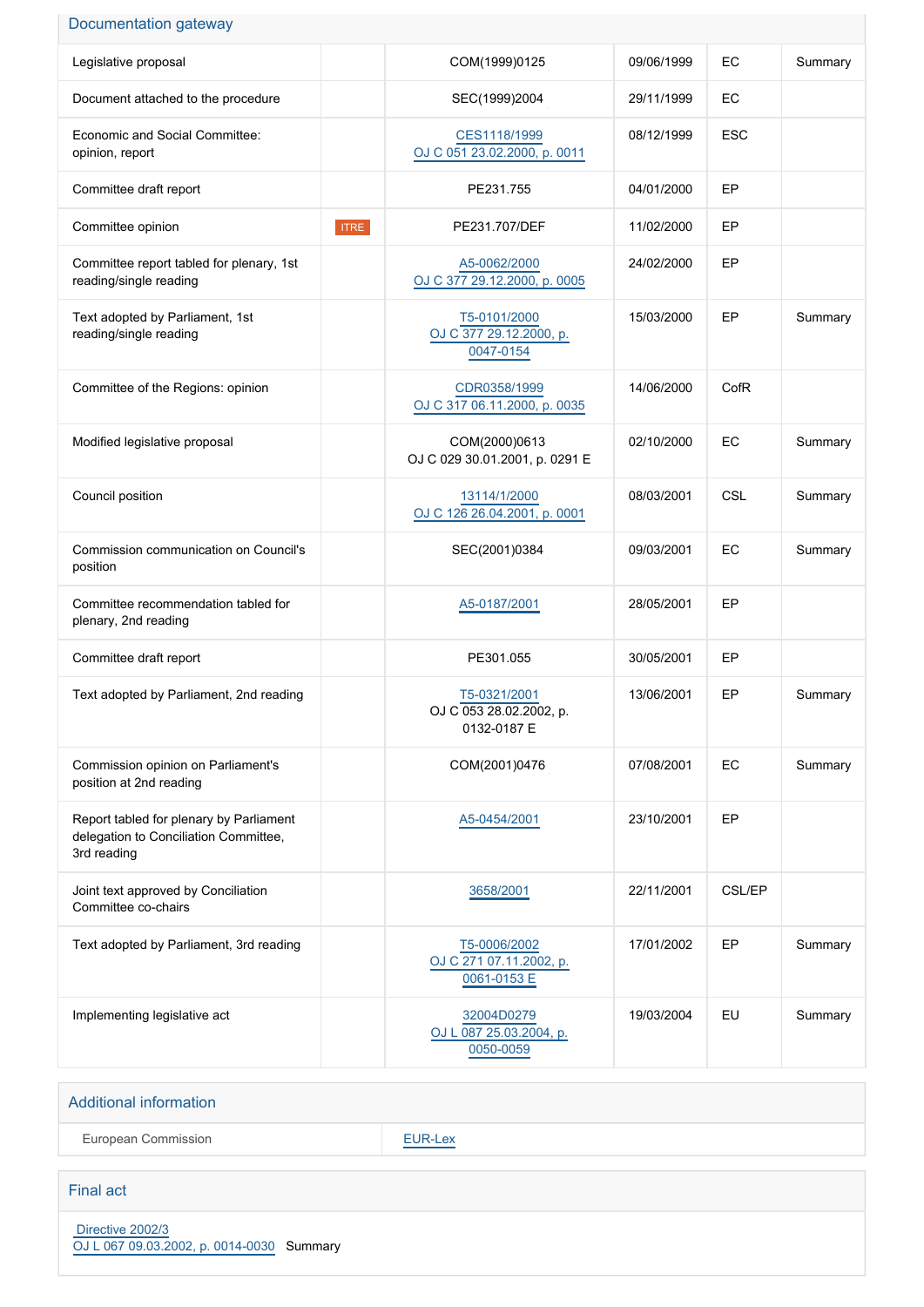PURPOSE: This proposal seeks to amend existing Community legislation regarding ozone in line with the requirements of Council Directive 96/62/EC on ambient air quality assessment and management (Air Quality Framework Directive). CONTENT: The Air Quality Framework Directive requires daughter legislation to include the following provisions: - limit values and /or target values, including dates for their attainment; - alert thresholds if appropriate and minimum details to be supplied in the event of exceedances; - criteria and techniques for measurement and other methods for assessing ambient air quality. Recognising that compliance with the long-term objective cannot be achieved in one step, the Commission has adopted a staged approach in this proposal. 1) The proposal explicitly includes the WHO Guidelines for ozone as long term objectives. The ultimate aim os to avoid exceedances of these long term objectives, but no date is set by which this should be achieved. 2) As an interim first stage, the proposal sets target values for 2010. These are based on WHO Guidelines with a view to reducing harmful effects on human health and the environment as quickly as possible over the medium term, but also taking into account of feasibility and cost. The fact that the Commission used the results of the scenario analysis performed by its consultant to derive the proposed target values provides consistency between the latter and the interim objectives underpinning the NEC proposal (and thus the expected effect of the emission ceiling proposed in the ozone strategy). 3) The Commission will review the implementation of this Directive in due course and consider whether further progress could be made towards meeting the long-term objectives.?

## Air pollution: ozone in ambient air, emission ceilings

The committee adopted the report (codecision procedure, first reading) by Chris DAVIES (ELDR, UK) approving, with amendments, the Commission proposal on ozone in ambient air (a daughter directive under the 1996 air quality framework directive). The committee felt that the proposed directive was an important step towards attaining the goal of no exceedance ever of critical levels of ozone in ambient air. It supported the Commission's key objectives and in particular the target values proposed. In the twenty or so amendments adopted by the committee, the long-term objective of 120 microgrammes/m3 remained unchanged. However, while the Commission proposed to reach this aim "within a foreseeable time period", the committee proposed setting a specific date of 2020. Other amendments sought to include requirements to monitor ozone concentrations in the Member States and report to the public on the findings of such monitoring. The report also aimed to include accession countries in drawing up and implementing action plans and informing the public, arguing that, as air pollution did not stop at national borders, this would help to achieve the goals of the directive within the envisaged timetable. ?

## Air pollution: ozone in ambient air, emission ceilings

The European Parliament adopted the report by Mr. Chris DAVIES (ELDR, UK) relating to ozone in ambient air. This report was subject to amendments which concern: - the early involvement of accession countries which is regarded as being essential; - the increased cooperation between the Member States in reducing ozone levels, use of the potential of transboundary measures and agreement on such measures; - the date for the long-term objectives for ozone concentrations in ambient air: these have to be achieved by 2020, subject to modification, if necessary during the reviews. In addition, the Member States should routinely make information available to the public as well as to appropriate organisations such as environmental organisations and consumer organisations. They shall also inform the Commission, the public, appropriate organisations such as environmental organisations, consumer organisations representing the interests of sensitive population groups and the health care bodies about both the results of their investigations and the content and implementation of specific short-term action plans. Furthermore, they must provide the Commission annually with details of the content and implementation of such short-term action plans. In conclusion, information submitted by the Member States shall be published in a form that enables direct comparison of the performances of the Member States. Progress made by accession candidate countries as regards preparations for the implementation of Community air quality legislation shall be taken into account.?

## Air pollution: ozone in ambient air, emission ceilings

The amended proposal for a Directive relating to ozone in ambient air both accepts and rejects a number of amendments tabled by the European Parliament. The amendments accepted by the Commission relate to the following: - coordination between Member States and involvement of accession candidate countries; - information and reporting obligations; - environmental and human health protection. The amendments rejected by the Commission are in relation to the following: - the involvement of accession candidate countries in developing a strategy to abate ozone pollution; - the setting of 2020 as a fixed target year to achieve the long-term objectives; - the term "as far as possible" from the table in Annex I (II); - the term "where practicable" from the requirement of Article 6(2) to inform the public on predicted exceedances of the information or alert threshold; - the requirement that short-term action plans be drawn up on a local scale.?

## Air pollution: ozone in ambient air, emission ceilings

The Council integrated into its common position 10 amendments of the European Parliament relating to the following: cooperation with accession countries; cooperation between Member States; enviromental and health protection; informing the public of the investigations and the results of action plans; checking meteorological conditions; recent scientific research on human health; accession candidates and trans-border pollution and climate change. The Council partly accepted 4 amendments relating to defining the pollution level; gearing the action plans to the specificities of each case and each place; reporting to the Commission and publishing information. The Council rejected 3 of the European Parliament's amendments relating to the following: involving candidate countries in the development of the Community strategy to abate ozone pollution; fixing the year 2020 as the year by which long-term objectives must be attained and finally, the obligation to supply to the population certain information when the exceedance of the information or alert threshold is predicted.?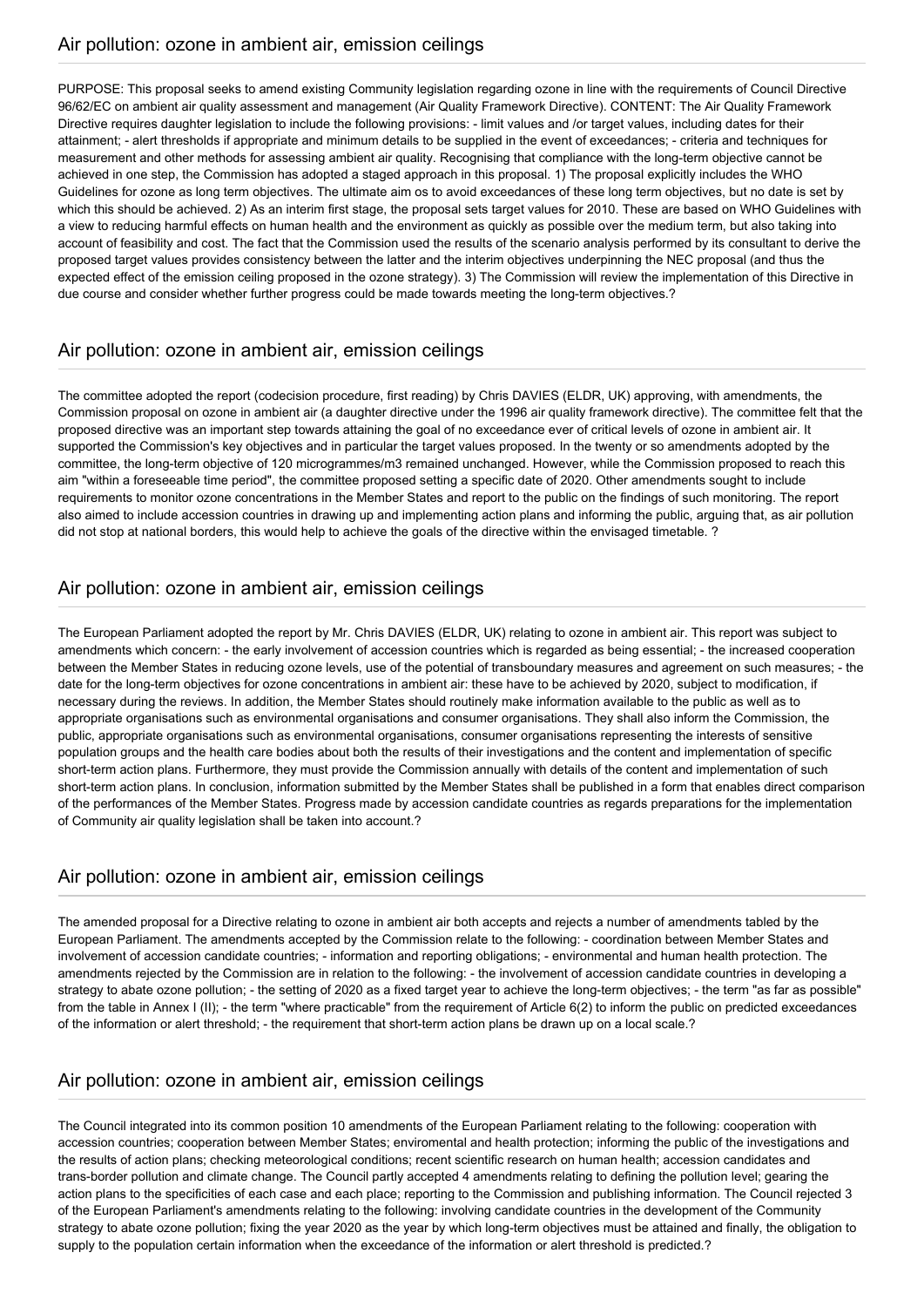Council accepts the long-term objectives proposed by the Commission and agrees on target values for the year 2010. A review is planned for 2004 to bridge the remaining gap between the target values and the long-term objectives. Council agrees also on the information and alert thresholds proposed by the Commission and the implementation of short-term action plans if the latter threshold would be exceeded. The agreed information and reporting obligations are in line with the Commission's proposal. In general, the major differnece between the Commission's proposal and the common position of the Council is in the numerical values of the target values set out in the Annex. In agreeing on target values, Council referred to the National Emission Ceilings on which political agreement was found at the June Council. The target values set in the common position are higher than those proposed by the Commission; however, they are consistent with the agreed ceilings. The Commission agreed to other changes relating to the alert threshold, assessment of concentrations, legally non-binding reference levels and the corresponding reporting requirements and comitology. In conclusion, the Commission is able to accept the Council's common position, which was agreed unanimously by Council. In referring to the National Emission Ceilings, Council's revision of the target values is in accordance with the concept of the Commission's proposal. Progress towards the long-term objectives will be related to the review of those ceilings foreseen for 2004.?

### Air pollution: ozone in ambient air, emission ceilings

The committee adopted the report by Chris DAVIES (ELDR, UK) amending the Council's common position. It was critical of the Council for watering down the Commission's - already weak - proposal for a directive and sought to tighten it up and reinstate a number of first reading amendments which were not taken up by Council. In particular, it disagreed with the Council's amendment of the Commission proposal concerning the maximum number of days on which ozone levels could exceed WHO recommendations, and adopted an amendment restoring the Commission's original figure of 20 days, which had been increased to 25 days in the common position. It also wanted the 2010 deadline for achieving this to be made binding. In addition, it reinstated Parliament's first reading amendment introducing a specific deadline (2020) for achieving the long-term objective of reducing ozone concentrations to levels that were unlikely to be harmful. Other first reading amendments being retabled sought to tighten up the provisions requiring the Member States to disseminate information on ozone concentrations and on their short-term action plans for zones at risk of dangerously high levels. It wanted information decisions on the short-term action plans to be forwarded to the Commission annually (rather than every 3 years). In this way the content of such plans could be assessed more quickly, and it would also enable direct comparisons to be made between the performance of the Member States, as part of a process of "naming and shaming" those that were making the least effort. To stop Member States from wriggling out of their obligations, the committee also deleted phrases like "as far as possible" or "where practicable" in a number of articles. ?

## Air pollution: ozone in ambient air, emission ceilings

The European Parliament adopted, with several amendments, the report drafted by Mr Chris DAVIS (ELDR, UK) on improving air quality across the EU by getting the Member States to reduce ground-level exposure to ozone. (Please refer to the previous text). In the debate Environment Commissioner Margot WALLSTRÖM said that she supported the principle behind the amendments strengthening the legislation on target values, long-term objectives, short-term action plans and disseminating information, but only provided this was feasible and economically efficient and save where physically possible. She was opposed however to the amendment reducing the maximum number of days' exposure to ozone to 20 days and could not accept the amendments on involving the candidate countries on the grounds that this was outside the scope of the legislation.?

## Air pollution: ozone in ambient air, emission ceilings

On 13 June 2001 the European Parliament adopted 17 amendments. 3 amendments have been accepted by the Commission in full, 10 have been accepted in part or in principle. The remaining 4 amendments cannot be accepted. With regard to the amendments accepted by the Commission, these relate to: - maintaining air quality where it is good save when this is not possible due to transboundary pollution or meteorological conditions; - making it binding for Member States to consider examples of measures given in a guidance report to be adopted by a Committee; - requiring Member States to pay special attention to the effects of ozone on the environment and on human health. The Commission considers this as a useful supplement. The amendments accepted in principle by the Commission concern: - Member States having to report on short-term action plans. As reporting to the Commission is already covered by Article 10 (2) (iii) (c) the amendment should only mention reporting to the public etc. and could only be accepted in principle in its current wording. - ensuring consistency with the Directive on National Emission Ceilings; - the amendments addressing the attainment of the target values and the long-term objectives. They propose to replace the term "as far as possible" by "save where physically impossible" thereby making the requirement for attainment more binding. The Commission could agree on this, however feels it necessary to complement this wording by "or not cost effective". Lastly, the amendments not accepted by the Commission relate to: - the amendments which address accession candidate countries. These are not appropriate for an EU Directive; - the amendment requiring Member States to report also on target values. However, this is already covered, as the numeric value of the target value is identical to the long-term objective. With regard to the nature of the long-term objective the proposed reference to the protection of vegetation could not imply reporting to single exceedences but on an annually integrated value. Though this could be agreed in general the amendment would need a substantial rewording; - the transboundary nature of ozone.?

## Air pollution: ozone in ambient air, emission ceilings

The Conciliation Committee formally approved the agreement reached in October on the "ozone" directive. The main points of the agreement are as follows: - Member States will be obliged to take measures to achieve a target value by 2010 for the protection of human health, i.e. ensuring that ground-level ozone does not exceed 120 microgrammes/m3 on more than 25 days a year. The 2010 target will be binding, as Parliament had insisted, except where Member States can prove that it could not be achieved by proportionate measures; - As Parliament had